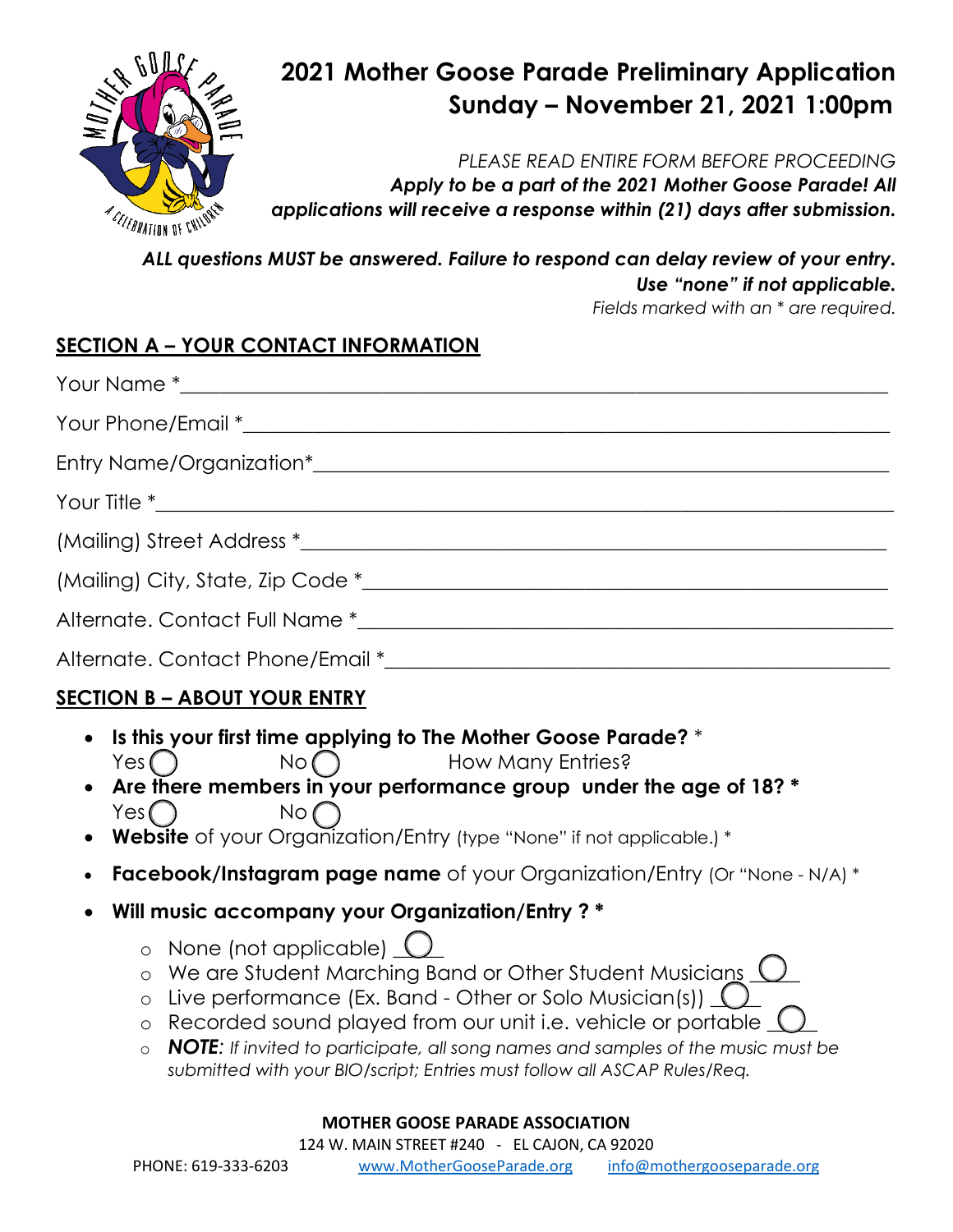## **SECTION B – ABOUT YOUR ENTRY (continued)**



participate, you will be required to provide photo image of your uniform. Brief Description:

**• TOTAL NUMBER in Unit \_\_\_\_\_\_**

### **SECTION C - PARADE INFORMATION / EXCLUSIONS / REQUIREMENTS** Ple*ase review*

**Theme of 75TH Mother Goose Parade is** *"Celebrating 75 Years of East County Fun."* What will your Organization/Entry be featuring related to this theme? \*

**Attach/Include a photo of your Organization/Entry.** (Max file size is 5 MB. Only submit images that you have license to use. By including this photo, you authorize the Mother Goose Parade to edit and use this photo for promotional purposes, including event program and social media; Best efforts to provide photo credit) \*

**MOTHER GOOSE PARADE ASSOCIATION**